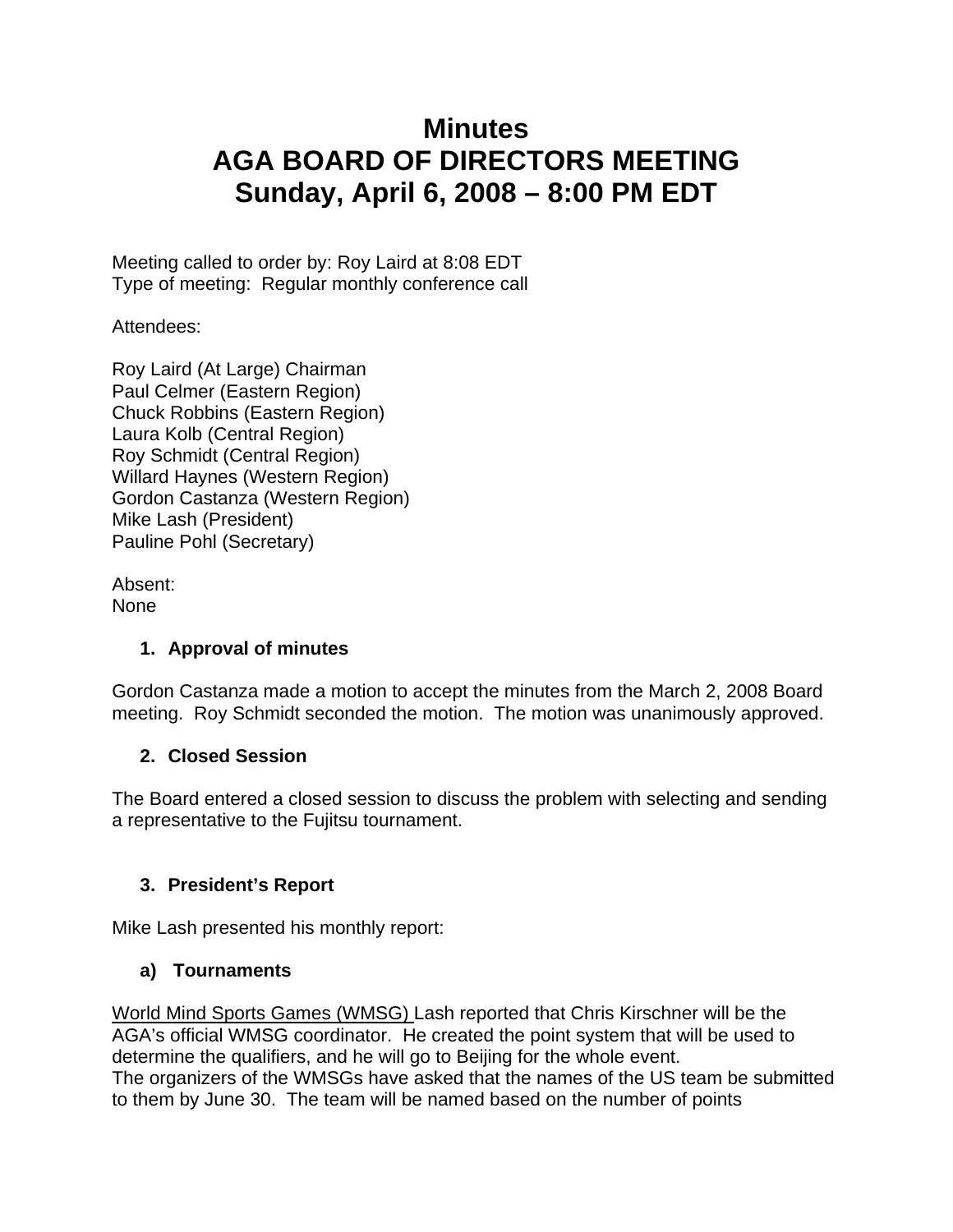accumulated so far. In Pair Go, North America will get two pairs: one US and one Canadian pair, with only one team getting paid airfare. There will be a tournament to determine which teams will be invited and who will get the airfare paid for. Allan Abramson will direct the on-line tournament.

Fund-raising for transportation: 3000 members will receive a mailing asking for support for the program. Already nearly \$10,000 has been raised and closer to \$35,000 is the amount required to send the team. Lash asked the Board whether they would approve an expenditure of up to \$20,000 to help fund the travel of the team.

Paul Celmer made a motion that the AGA commit to providing up to \$20,000 if needed to support sending the US team. Because this motion came up during the president's report, Gordon Castanza raised a point of order because there is a WMSG agenda item on the agenda. Chairman Laird asked if there was any discussion. Gordon Castanza stated that a point of order is not debatable. Chairman Laird agreed that this motion should come up under the WMSG agenda item.

#### **b) Resolution for Congress Second Merchant Account**

The following text is copied from Lash's written report to the Board, because the wording was so specific.

#### =====================================================

In October 2007, the Board approved a resolution authorizing me to sign an application to open a merchant account with Costco that allows payments for the Congress online with credit cards. That was done, the service is good for 3 calendar years, and we can use it at the next two Congresses no matter where they are located.

However, there is a different "swipe card" account that allows people to pay with a credit card *at the Congress venue* like at every retail business in the country. The vendor is also different – it is US Bank, not Costco. Therefore, a similar, but new, corporate resolution is required for this financial institution and the language is as follows:

*"1. Resolved, That any one of the following officers of the company – Michael Lash, President and Chris Kirschner, Executive Vice President – is authorized to – A) Execute on behalf of this company a Merchant Application and agreements of other necessary documents including any amendments;*

*B) execute any document requested from time to time be executed in furtherance of the Merchant Application or relationship resulting therefrom;*

*C) perform all acts that may be necessary to carry out the intent of the Merchant Application and this Corporate Resolution;*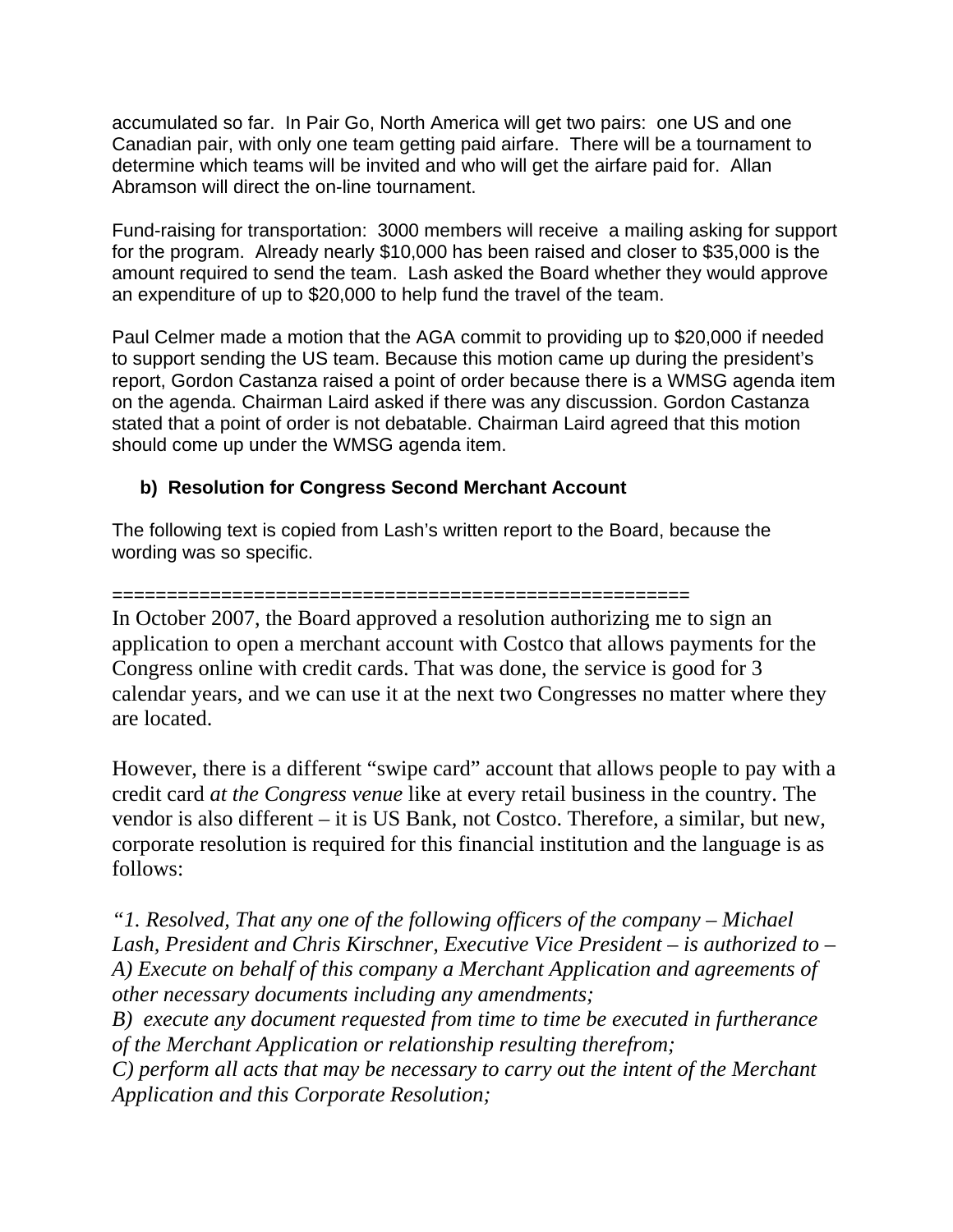*2. Resolved, that the Merchant Application and the resulting relationship is ratified and approved;*

*3. Resolved, that the entities receiving this Merchant Application are authorized to reply on this corporate resolution until advised in writing by a like certification of any changes and are authorized to rely on such changed certification."* 

I (Lash) request the Board do the following:

a. approve the above resolution,

b. authorize me and Chris Kirschner to sign the application, and

c. authorize me, or Chris Kirschner with my express consent, to sign all other applications and documents necessary and appropriate to complete the set up of banking and credit card operations for the 2008 Congress.

The AGA secretary should prepare, if this resolution is adopted, a separate document expressing the above resolution for storage with all formal Board resolutions. It should include appropriate dates, names and be signed by the Secretary in that capacity.

=========================================================

Paul Celmer made the motion to approve the request that the Board authorize Lash and Kirschner to sign the application to authorize the contract.

Roy Schmidt seconded the motion

There was some discussion where Lash explained the difference between this agreement and the one that was authorized in October.

The vote was unanimous in favor of the motion.

#### **c) Ing Grants**

Lash reported that the Ing Foundation has promised \$14,400 to support the U.S. Youth Go Congress programs this year.

\$6000 for teaching programs was received from the Ing Foundation last year, but it hasn't been used yet. Now, Lash has approved \$1000 for the Kalamazoo, MI workshop to add to their \$1600 to have the professional Jenny Shen teach their group.

The Ing Foundation has asked for a complete accounting of how the money they sent the AGA last year was spent. Lash said AGA Treasurer Adam Bridges is preparing a detailed report that Chris Kirschner will deliver to a representative from the Foundation if it is ready on time.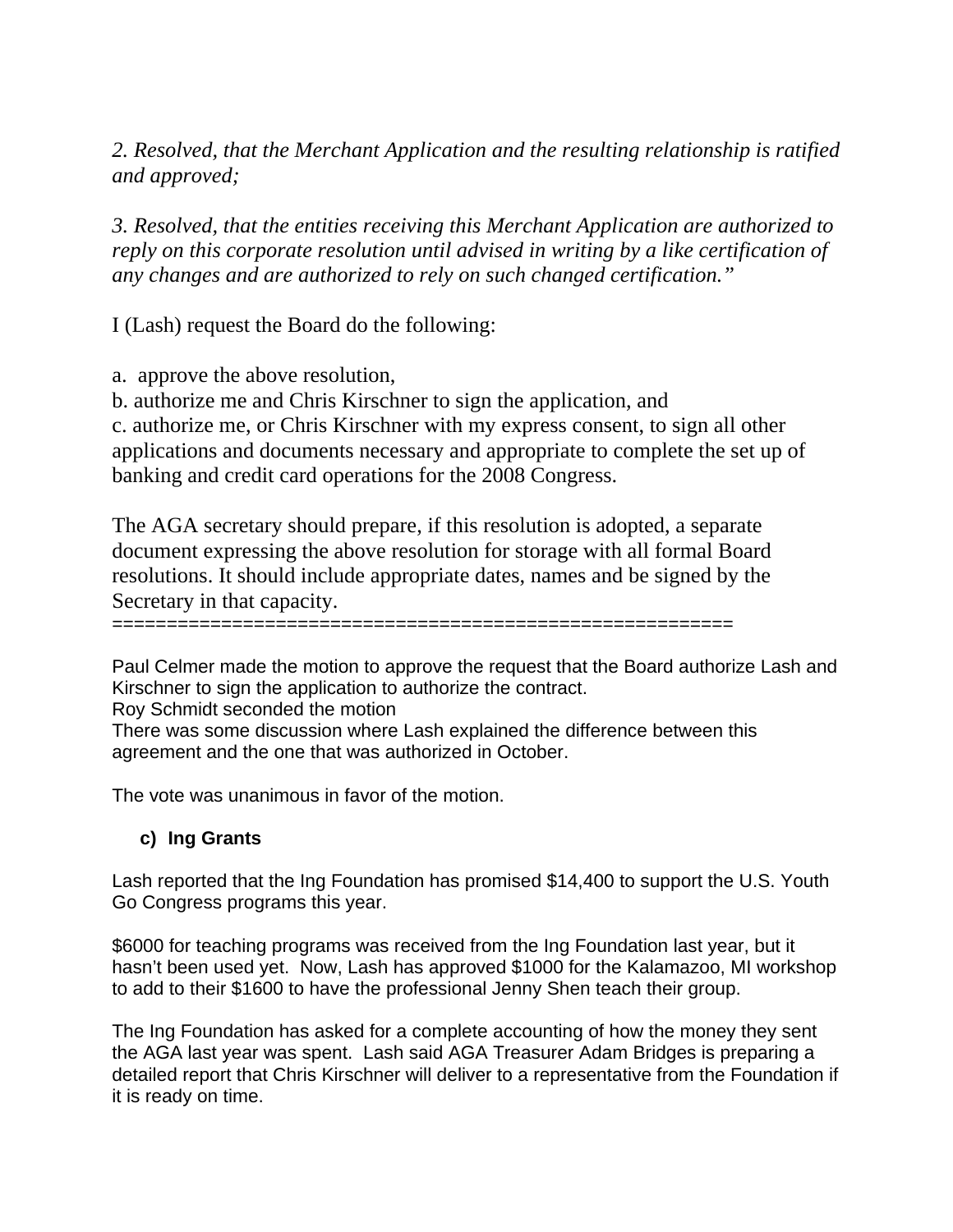### **d) Web Site Upgrade**

Lash reported that the web site upgrade is under way. It will be running before the Congress.

### **e) Congress MOU**

Lash asked that the most recent version of the MOU be approved by the Board. That discussion was postponed until later in the agenda.

# **f) 2009 Budget**

Lash reported that he just recently started getting requests for the 2009 budget. He will get the proposed budget to the Board as soon as possible so it can be voted on at the next Board meeting.

Lash reported that there has been an increase in multiple year membership renewals, as a result the cash flow may fluctuate in future years. Chuck Robbins suggested the AGA move to an accrual method to track multiple-year memberships as liabilities occurring in the year they apply. Lash agreed and said he will work with the Treasurer to see if the new website can assist in identifying membership payments as single or mutliple year memberships in a manner easily transparent to the Treasurer so he can easily account for the income in the correct year.

# **4. World Mind Sports Games Funding**

Paul Celmer made a motion to approve spending up to \$20,000 if needed to send the US team to the WMSG. This would only be used if fundraising efforts currently underway fall short.

Willard Haynes seconded the motion.

Vote: 5 in favor 2 opposed (Chuck Robbins and Gordon Castanza)

The motion passed.

#### **5. Presidential Search Process**

Laird said the committee has concluded their interview process. Gordon made the motion to limit consideration to the two candidates. (Abramson and Nassar) Roy Schmidt seconded the motion. The Board moved into closed session to discuss the nomination. Castanza said that just because a person votes in favor of one candidate, it is not a vote against the other candidate, because all agree both candidates are capable of filling the position.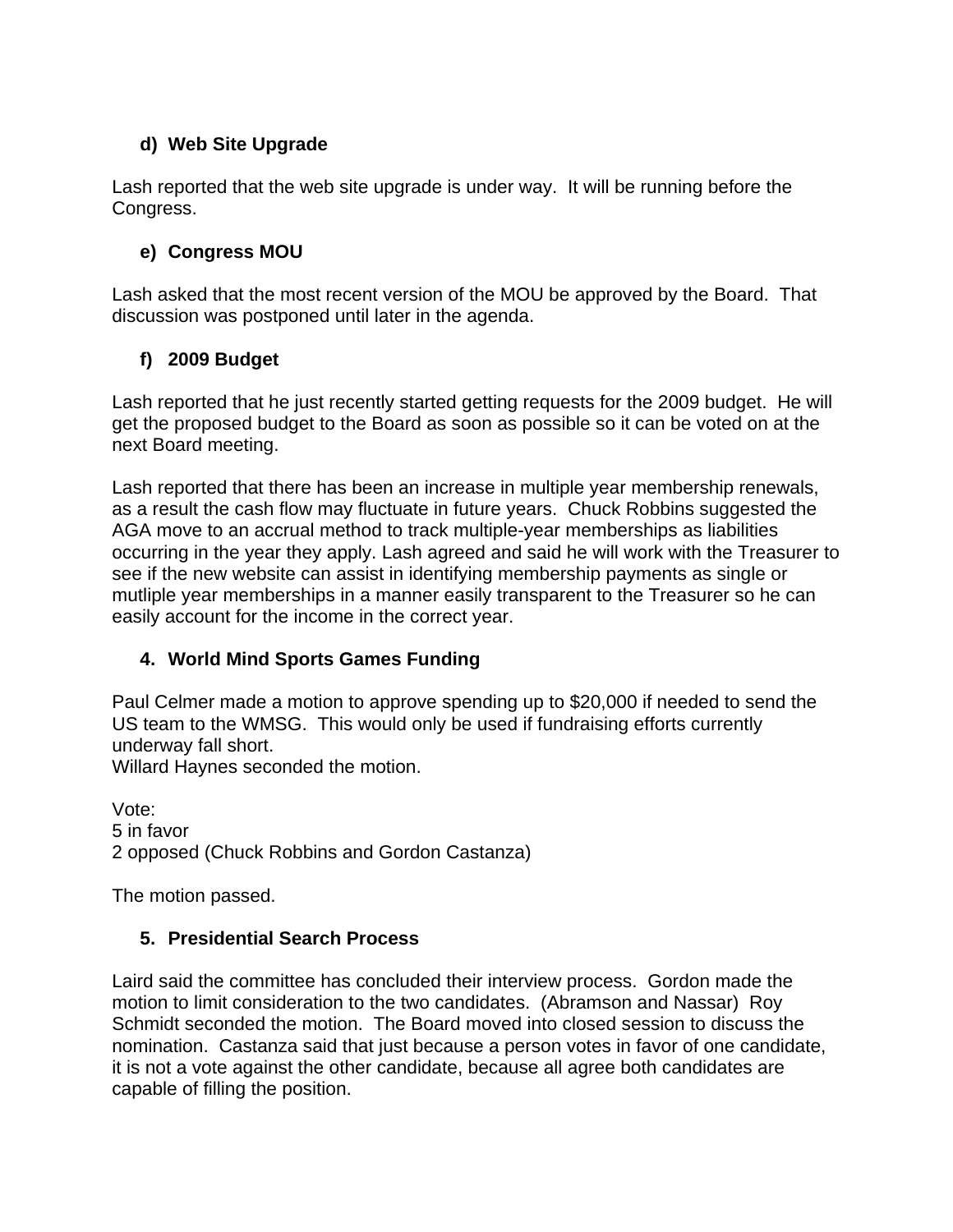Celmer made a motion to vote on the two candidates. Robbins seconded the motion. The Board voted for either candidate. The vote was 5-2 in favor of Abramson.

Gordon Castanza made a motion to unanimously elect Allan Abramson President Laura Kolb seconded the motion. The vote was unanimous to elect Allan Abramson.

#### **6. Congress MOU**

Willard Haynes made a motion to accept the MOU as currently written.

Laura Kolb seconded the motion

Celmer asked about item 11, which says the Congress directors have to get tax information from players who earn over \$600 in prize money. He asked if that was a new policy and if the AGA has gotten in trouble in the past? Lash said it comes up when the AGA files its taxes. We need to send 1099 forms to each individual and have the recipient's Social Security number if they earn more than \$600. It was discussed that since one person could win multiple prizes that will add up to more than \$600 over a tax year, the AGA should get tax information for any player who wins more than \$100 at the Congress or any other AGA-funded event. For large prizes paid by the AGA, the recipient will have to sign a paper with his/her Social Security number before the AGA Treasurer will write a check to the winner.

Vote: 6 in favor 1 opposed. The motion passed.

#### **7. Breakaway Chapters**

This item refers to comments and questions raised by Gordon Castanza during the Presidential Search committee interviews with the presidential candidates, where he suggested that some chapters are so dissatisfied with AGA services that they may be considering "breaking away" and forming a separate organization. Laird had asked Castanza to provide the Board with a fuller written report on these findings, but he declined. At the meeting, he stated that concerns about these statements amounted to "a volcanic over-reaction to a semi-hypothetical question" and provided a verbal report.

Castanza referred first to Phil Waldron's recent report, summarizing phone calls he made to 44 chapters, and Mike's summary in the 3/24 EJ. (The report can be seen at http://www.usgo.org/media/File/2008 03 24 ChapterReport.pdf) and mentioned that he had personally contacted several Chapters as well, encountering a number of comments regarding negative aspects of Chapters' experience:

"The AGA is willing to take both the chapters and the individual members' annual dues, but we don't get our money's worth from the AGA."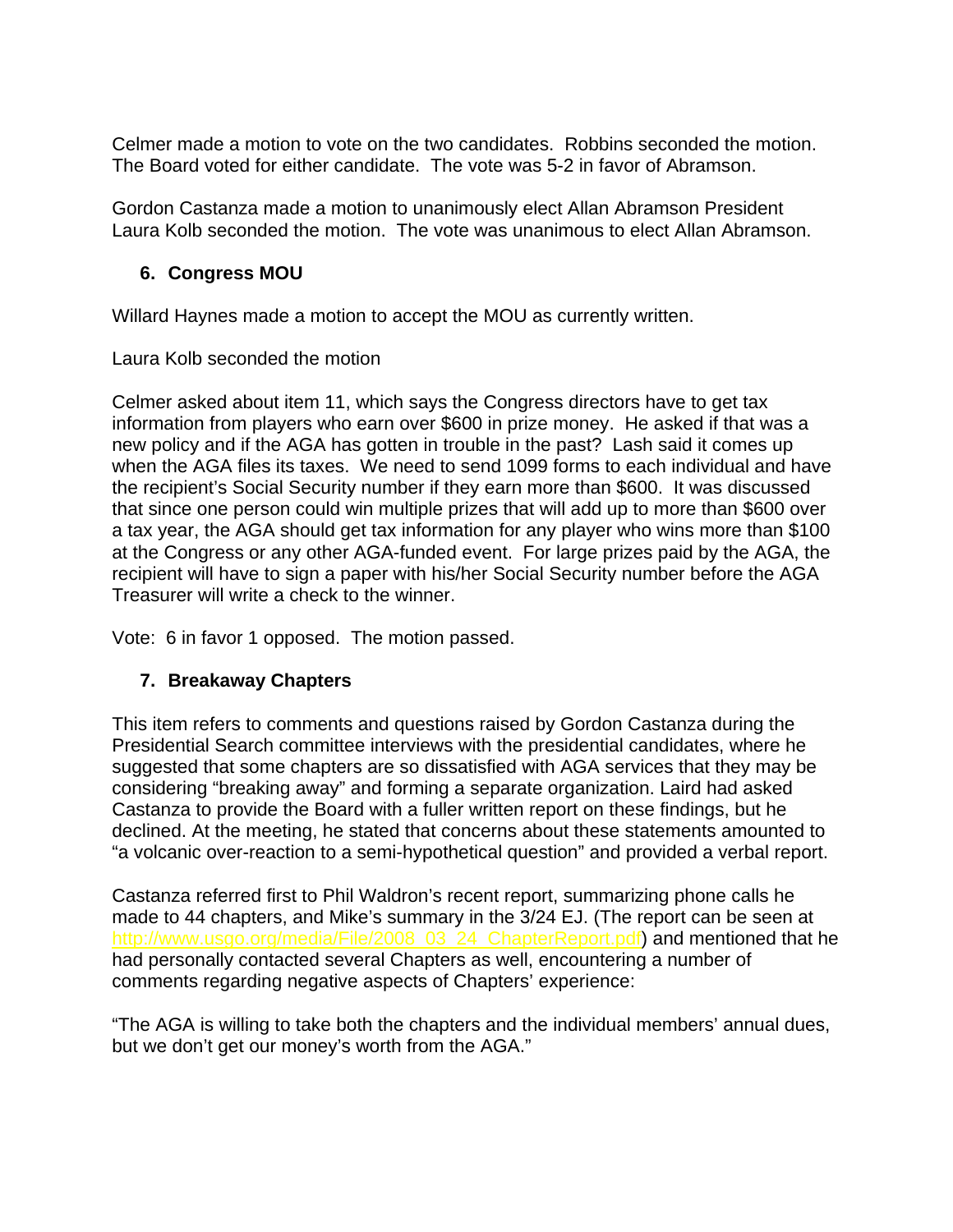"We work our butts off, but the AGA is letting us down; it does not do much to help the local chapters."

"Diminish/eliminate the incestuous arrangements that have focused power into the hands of a few."

"Cease shamefully abusive personal attacks that are orchestrated behind the scenes to give the appearance of a landslide of discontent."

"Cease inciting the rank-and-file to riot."

"There is a total lack of a professional attitude."

"Deal with people in a more humane manner, do not use stentorian arrogance to make your point."

"Chapters do not know where their membership dues are going, they would like clear, transparent and easily understood monthly financial reports from the AGA."

Chapter reps told Castanza that "interactions with AGA leadership are dismissive. Chapter reps report that they do not feel that the AGA cares to provide them with services. This came through especially loudly in requests for financial information in a clear, understandable way. They report that they were patronizingly shuttled off to someone else who spoke to them in accounting double-speak and they still didn't get their question answered."

Castanza also found a specific interest in membership accounting programs, financial accounting programs, and a reliable tournament pairing software package. There were also requests for clearer lines of organization and communications; better established responsibilities and accountability; opportunities for training and promoting the rank and file based on their abilities and merit.

Another specific request was that he AGA should provide chapter services through a shared host that include online registration process for local tournaments so that once attendees register and set up their profile they are good for any tournament that the local chapter may present; attendees just have to specify their preferences for the particular tournament (entering rank, byes they might want, box lunch request, etc.) Finally, a standard chapter accounting system for all club bank account transactions, that would generate both tournament specific balance-sheets, and year-to-date financial statements.

There was discussion as to whether we could get a new AGA Chapter Services Representative to be more actively involved in meeting the needs of chapters across the country. It was agreed that it would be a good idea, and that it should be made known that we are accepting nominations.